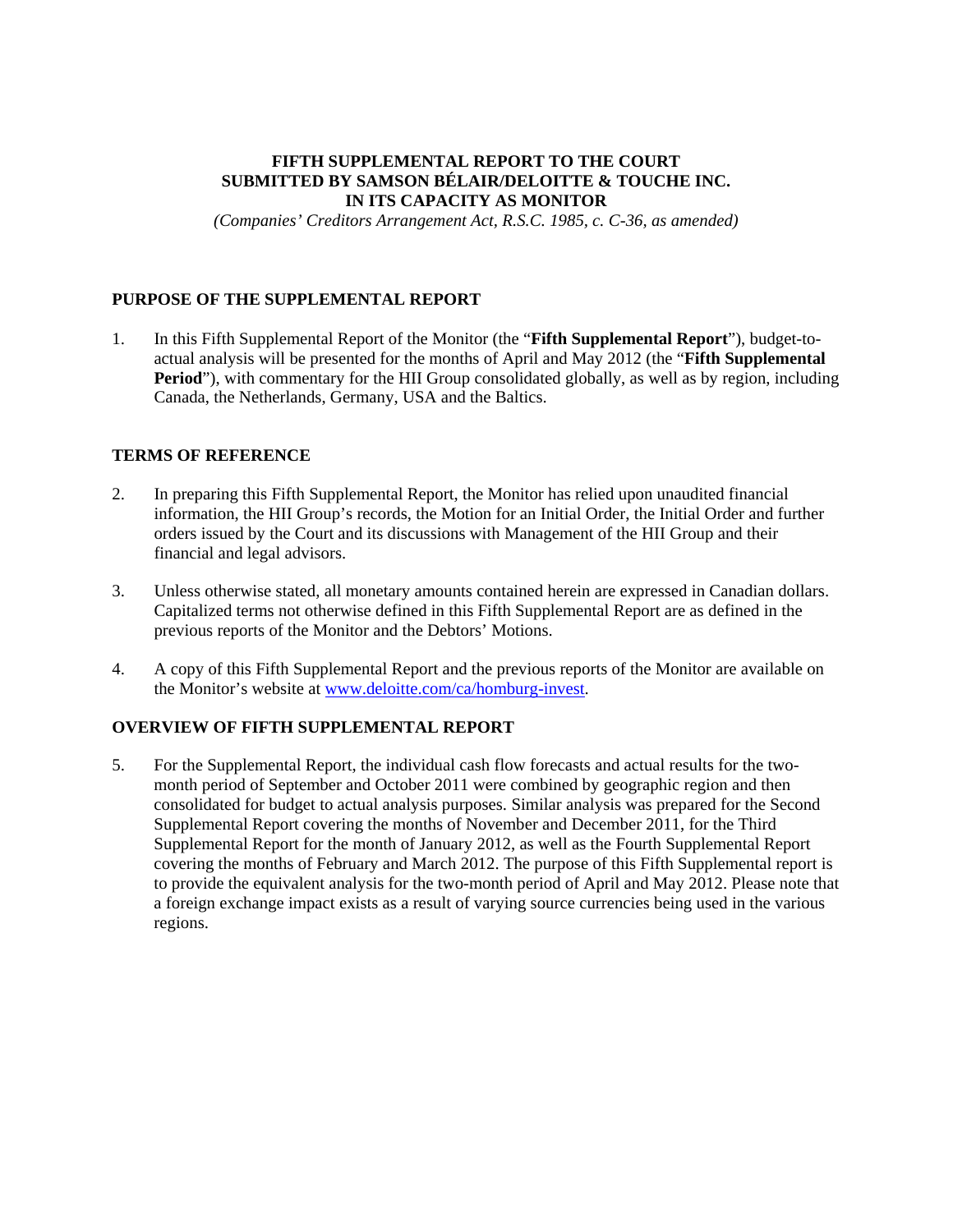## **HII GROUP'S CONSOLIDATED GLOBAL BUDGET TO ACTUAL ANALYSIS**

6. The following is the global consolidated budget to actual cash flow analysis for the two-month period of April and May 2012 for the HII Group, which consists of Canada, the Netherlands, Germany, the USA and the Baltics:

> **Cash Flow Summary April and May 2012 HII Group Consolidated**

| (C\$000)                                     | For the months of April and May |               |                 |
|----------------------------------------------|---------------------------------|---------------|-----------------|
| <b>HII Group Consolidated</b>                | <b>Actual</b>                   | <b>Budget</b> | <b>Variance</b> |
| <b>Cash Inflow</b>                           |                                 |               |                 |
| Rent                                         | 21,369                          | 14,317        | 7,052           |
| Other receipts                               | 59,689                          | 485           | 59,204          |
| Proceeds of sale                             | 436                             | 1,619         | (1, 183)        |
| <b>Total Cash Inflow</b>                     | 81,494                          | 16,421        | 65,073          |
| <b>Cash Outflow</b>                          |                                 |               |                 |
| Payroll                                      | 580                             | 475           | (105)           |
| <b>Taxes</b>                                 | 3,883                           | 1,565         | (2,318)         |
| Mortgage principal and interest              | 9,865                           | 11,248        | 1,383           |
| <b>Operating expenses</b>                    | 4,028                           | 5,025         | 997             |
| <b>Professional fees</b>                     | 8.159                           | 7,600         | (559)           |
| Capital expenditures                         | 113                             | 941           | 828             |
| Other expenditures                           | 71,194                          | 3,558         | (67, 636)       |
| <b>Total Cash Outflow</b>                    | 97,822                          | 30,412        | (67, 410)       |
| <b>Net Cash Flow</b>                         | (16, 328)                       | (13,991)      | (2, 337)        |
| <b>Opening Cash Balance</b>                  | 135,114                         | 135,114       |                 |
| <b>Add: Net Cash Flow</b>                    | (16, 328)                       | (13,991)      | (2, 337)        |
| <b>Add: FX Impact and Other Transactions</b> | (970)                           |               | (970)           |
| <b>Ending Cash Balance</b>                   | 117,816                         | 121,123       | (3, 307)        |
| <b>Cash Balance per Bank</b>                 | 117,816                         |               |                 |

# HII Group consolidated budget to actual commentary

7. Total cash inflows for HII Group were \$81,494K for the period noted, while total cash outflows were \$97,822K, which resulted in a negative net cash flow of \$16,328K compared to a negative budgeted net cash flow of \$13,991K.

# Opening cash balances

8. The opening cash balances for each region as at April 1, 2012, reflect the allocated balances per the Fourth Supplemental Report prior to applying the impact of foreign exchange and other transactions. As such, the HII Group consolidated opening cash balance will differ from the Fourth Supplemental Report's ending cash by the amount allocated to foreign exchange and other transactions listed in the Fourth Supplemental Report.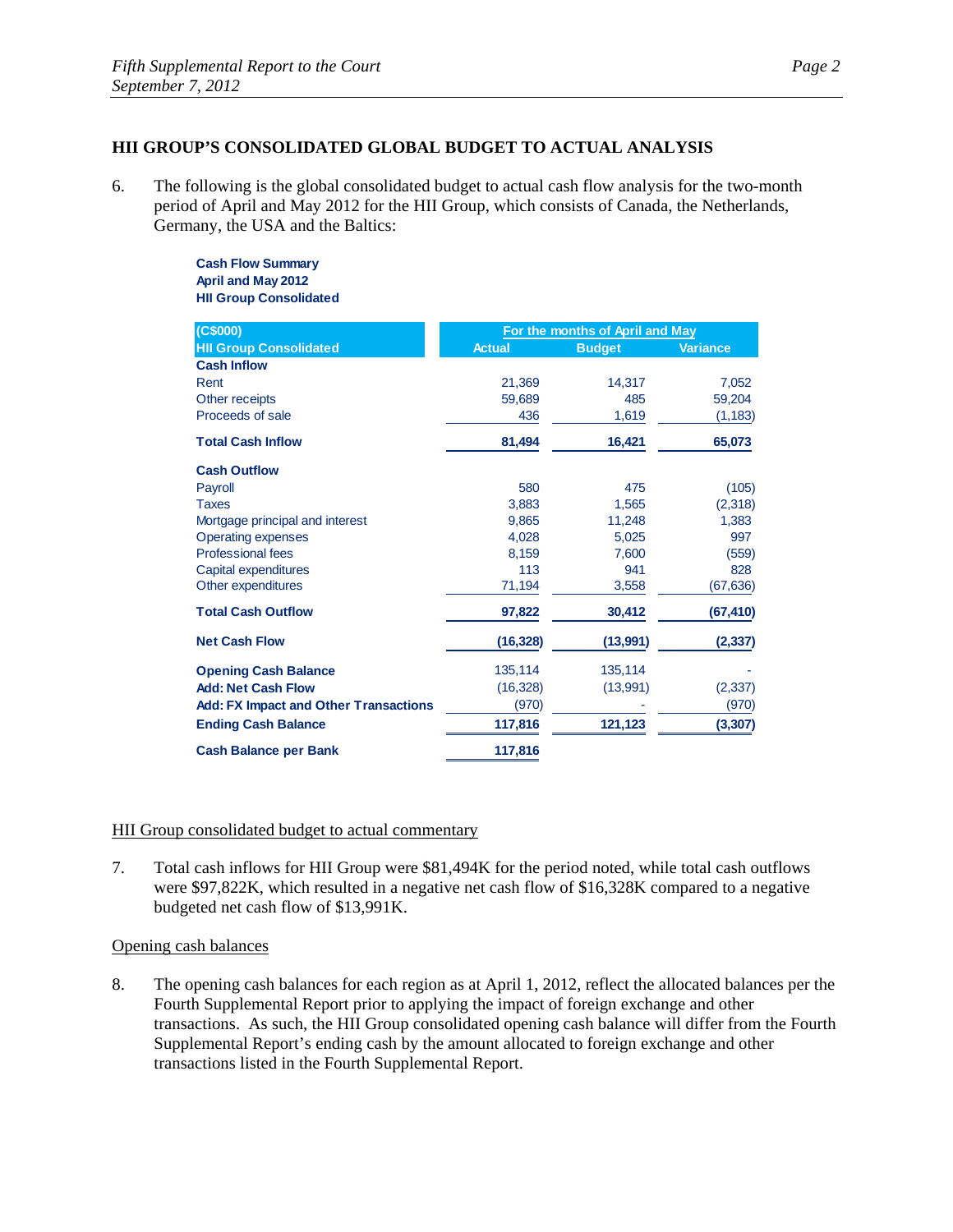- 9. In order to provide a direct comparison, actual and budgeted transactions for each region have been converted at the relevant monthly closing exchange rate as at May 31, 2012.
- 10. As a result of the negative net cash flows of \$16,328K and after taking into consideration a cumulative foreign exchange impact of \$970K, which was not allocated regionally as at May 31, 2012, the opening cash balance of \$135,114K decreased to \$117,816K.
- 11. The other receipts' favorable variance of \$59,204K and the other expenditures' unfavorable variance of \$67,636K were primarily generated as a result of frequent cash management transactions initiated from the operating bank accounts to interest-earning cash management bank accounts – particularly in the USA.
- 12. A detailed explanation of the global cash inflow and outflow variances is presented on a regional basis; therefore, please refer to each of the regional budget to actual variance analyses performed below for additional information.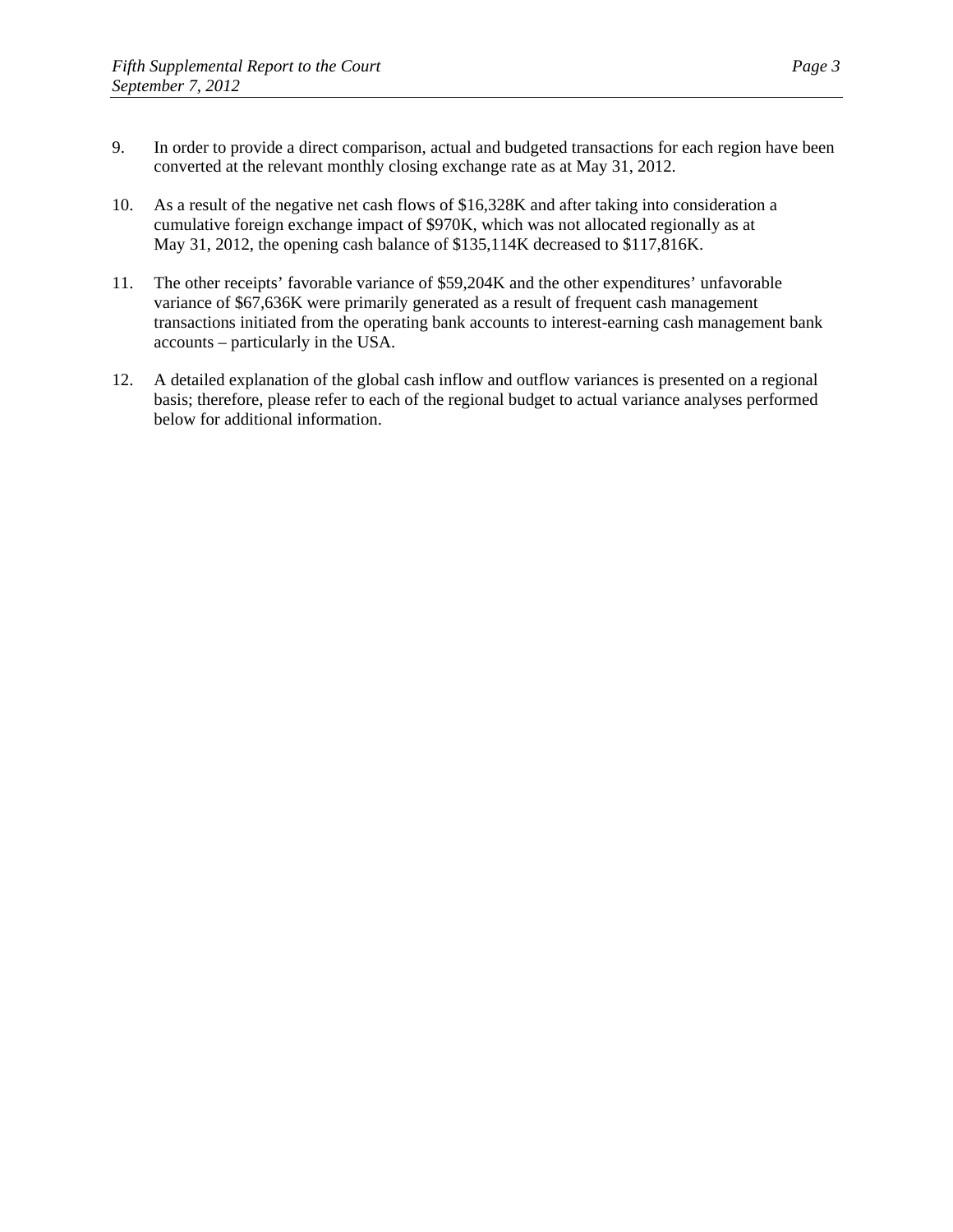## **CANADA CONSOLIDATED CASH FLOWS**

13. The following is the consolidated budget to actual cash flow analysis for Canada for the Fifth Supplemental Period:

#### **Cash Flow Summary April and May 2012 Canada**

| (C\$000)                        |               | For the months of April and May |                 |  |
|---------------------------------|---------------|---------------------------------|-----------------|--|
| <b>Canada</b>                   | <b>Actual</b> | <b>Budget</b>                   | <b>Variance</b> |  |
| <b>Cash Inflow</b>              |               |                                 |                 |  |
| Rent                            | 294           | 391                             | (97)            |  |
| Other receipts                  | 2,239         | 485                             | 1,754           |  |
| Proceeds of sale                | 436           | 1,619                           | (1, 183)        |  |
| <b>Total Cash Inflow</b>        | 2,969         | 2,495                           | 474             |  |
| <b>Cash Outflow</b>             |               |                                 |                 |  |
| Payroll                         | 574           | 475                             | (99)            |  |
| <b>Taxes</b>                    | 112           | 169                             | 57              |  |
| Mortgage principal and interest | 267           | 694                             | 427             |  |
| Mortgage interest               |               | 66                              | 66              |  |
| <b>Operating expenses</b>       | 900           | 1,620                           | 720             |  |
| <b>Professional fees</b>        | 8,062         | 7,554                           | (508)           |  |
| Capital expenditures            | 45            | 5                               | (40)            |  |
| Other expenditures              | 3,596         | 3,500                           | (96)            |  |
| <b>Total Cash Outflow</b>       | 13,556        | 14,083                          | 527             |  |
| <b>Net Cash Flow</b>            | (10, 587)     | (11, 588)                       | 1,001           |  |
| <b>Opening Cash Balance</b>     | 126,511       | 126,511                         |                 |  |
| <b>Add: Net Cash Flow</b>       | (10, 587)     | (11, 588)                       | 1,001           |  |
| <b>Ending Cash Balance</b>      | 115,924       | 114,923                         | 1,001           |  |

Canada consolidated budget to actual commentary

- 14. Total cash inflows for Canada were \$2,969K during the Fifth Supplemental Period, while total cash outflows were \$13,556K, which resulted in a negative net cash flow of \$10,587K compared to a negative budgeted net cash flow of \$11,588K.
- 15. As a result of the negative net cash flow of \$10,587K, the opening cash balance of \$126,511K decreased to \$115,924K as at May 31, 2012.
- 16. The Monitor's comments on the consolidated cash inflow and outflow variances for Canada for the Fifth Supplemental Period are as follows: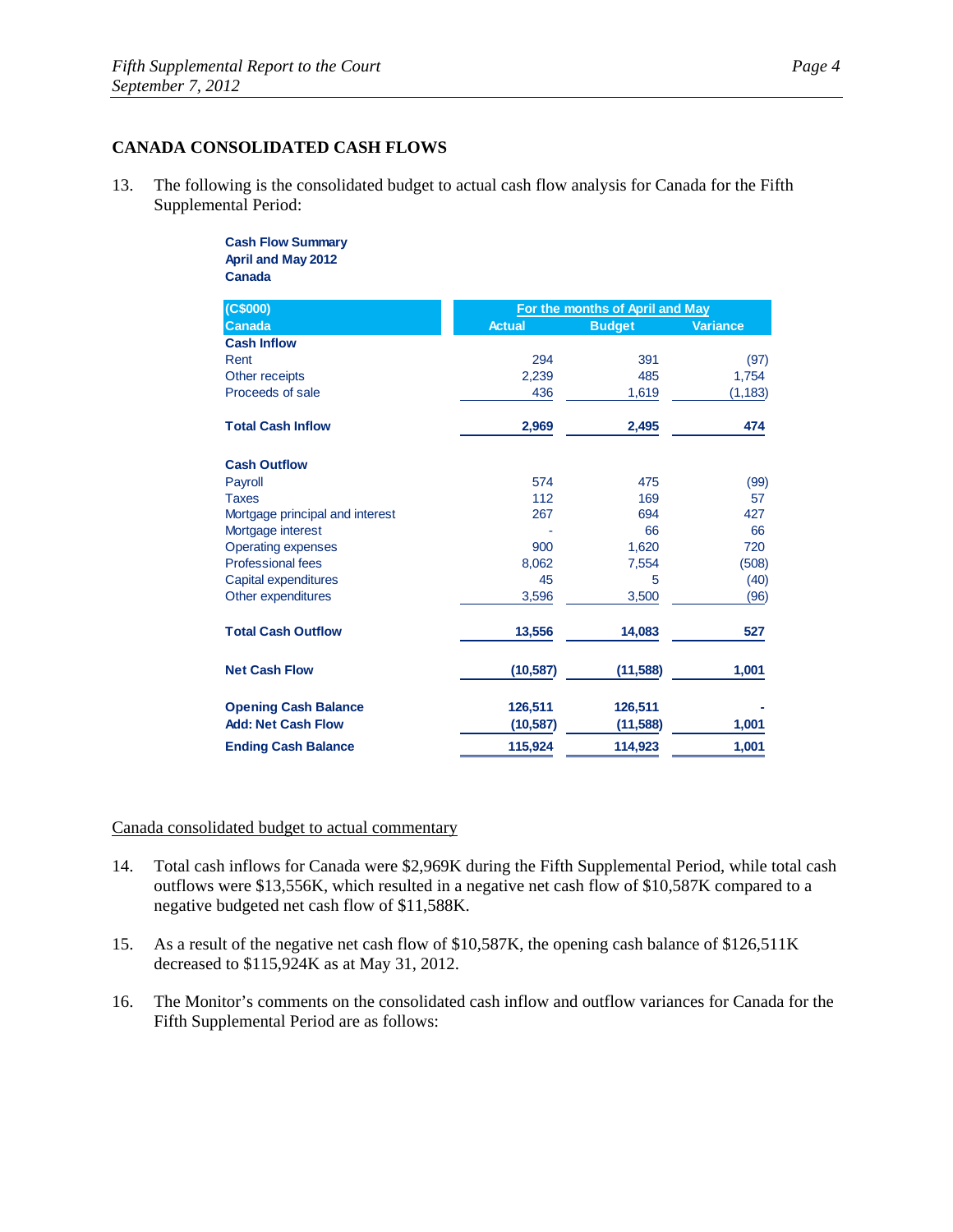# *Inflows*

- 17. Other receipts of \$2,239K were received compared to budgeted other receipts of \$485K resulting in a favorable variance of \$1,754K. The favorable variance of \$1,754K primarily consists of an unbudgeted distribution by HHUS of \$1,246K and a timing difference for an amount of \$726K received in May which was budgeted to be received in June. Other receipts also include interest earned on the restricted cash bank balance of approximately \$189K and other miscellaneous receipts of \$78K. The favorable variance was decreased by \$485K as budgeted GST/HST reimbursements of \$394K and other GST receipts of \$91K from the sale of condos were not received.
- 18. Cash receipts from proceeds of sale of \$436K were received compared to budgeted receipts of \$1,619K, resulting in an unfavorable variance of \$1,183K. This unfavorable variance is attributed to the following:
	- i. The actual amount of \$436K represents proceeds from the sale of four mortgage-free Lougheed Estate condos (Homco 122) for approximately \$329K and the GST portion for the sale of four mortgaged Churchill condos sold for approximately \$107K.
	- ii. The budgeted amount of \$1,619K represents the anticipated sale of one unit in each Castello, Homco 122 and Churchill for respectively \$819K, \$300K, \$400K and the sale of two parking spaces for \$100K in Homco 144.
	- iii. The unfavorable variance of \$1,183K in the proceeds of sale consists of sales in Castello and Homco 144 which have not sold. The remaining can be explained by miscellaneous favorable variances in sale prices of units in Homco 122, as well as the fact that four Churchill units were sold compared to only one being budgeted. As mentioned in previous Monitor's reports, the net proceeds of Churchill condo sales are remitted to the secured lender.

- 19. Mortgage principal and interest payments of \$267K were disbursed compared to a budgeted amount of \$760K, which resulted in a favorable variance of \$493K. This favorable variance is a result of the direct payment of mortgage principal and commissions to the lender from the budgeted sales proceeds for the condo sales at Churchill. As previously mentioned in prior Monitor's reports, condo unit sale proceeds are remitted directly to the associated lender and the associated mortgage principal and commissions are not made from HII's bank accounts, resulting in a favorable variance in comparison to the amounts budgeted and therefore, creating a permanent favorable variance.
- 20. Operating expenses were \$900K compared to a budgeted amount of \$1,620K resulting in a favorable variance of \$720K. The favorable variance is partially due to a credit of \$227K which was received as a result of a reduced Head Lease obligation due to an additional subleased unit in CP. Budgeted operating expenses in Churchill of \$125K which are deducted from the amount that are remitted to the secured lender upon the sale of each unit are also not reflected in the actual amount. The remaining variance is due to timing.
- 21. Professional fees were \$8,062K, compared to a budgeted amount of \$7,554K, which resulted in an unfavorable variance of \$508K.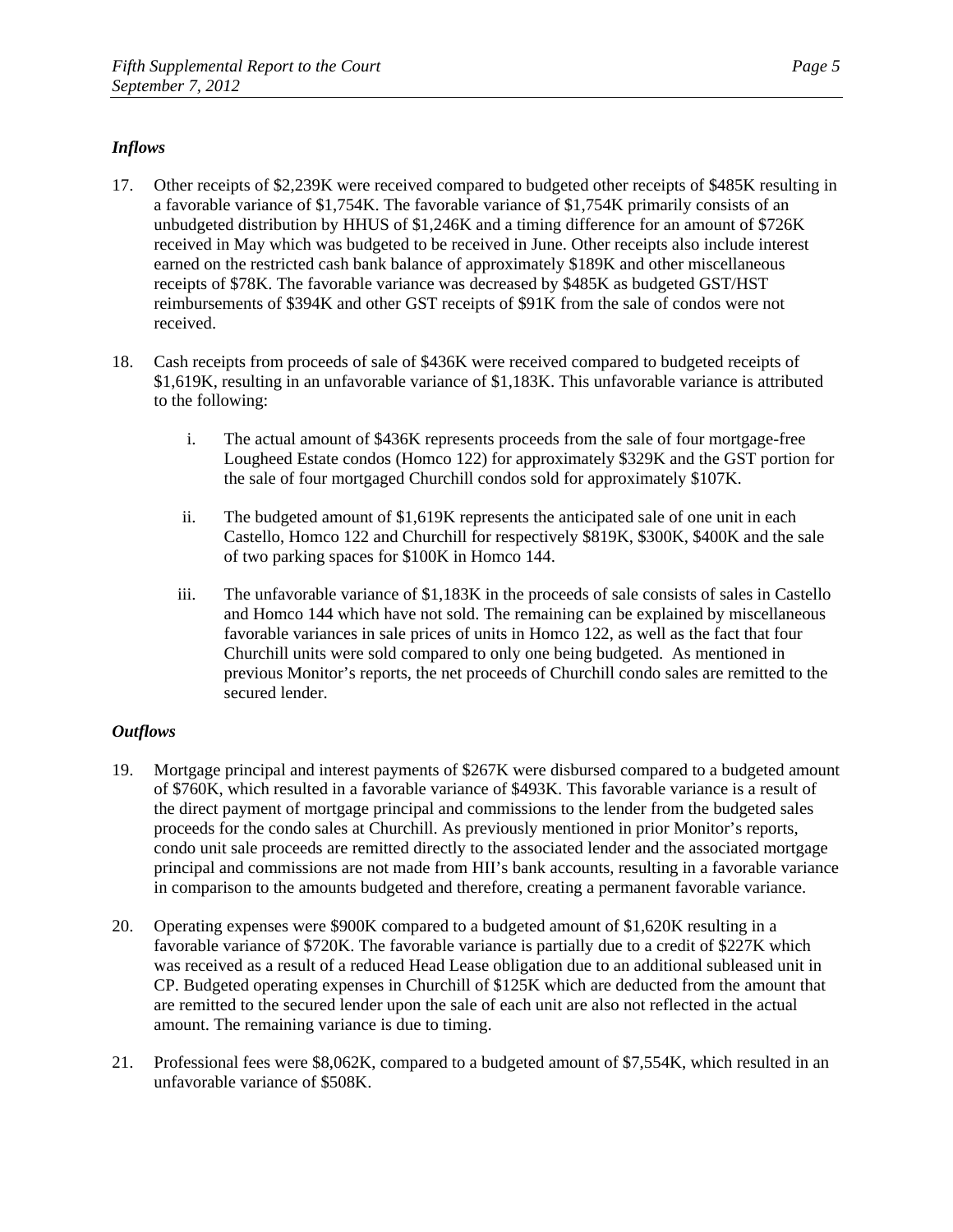22. The following is the consolidated budget to actual cash flow analysis for the Netherlands for the Fifth Supplemental Period:

#### **Cash Flow Summary April and May 2012 Netherlands**

| (C\$000)                               | For the months of April and May |                         |                 |  |
|----------------------------------------|---------------------------------|-------------------------|-----------------|--|
| <b>Netherlands</b>                     | <b>Actual</b>                   | <b>Budget</b>           | <b>Variance</b> |  |
| <b>Cash Inflow</b>                     |                                 |                         |                 |  |
| Rent                                   | 6,208                           | 4,053                   | 2,155           |  |
| Other receipts                         | 472                             |                         | 472             |  |
| Proceeds of sale                       |                                 |                         |                 |  |
| <b>Total Cash Inflow</b>               | 6,680                           | 4,053                   | 2,627           |  |
| <b>Cash Outflow</b>                    |                                 |                         |                 |  |
| Payroll                                |                                 |                         |                 |  |
| <b>Taxes</b>                           | 970                             | 461                     | (509)           |  |
| Mortgage principal and interest        | 3.934                           | 4,436                   | 502             |  |
| <b>Operating expenses</b>              | 976                             | 1,319                   | 343             |  |
| <b>Professional fees</b>               | 3                               |                         | (3)             |  |
| Capital expenditures                   |                                 | 301                     | 301             |  |
| Other expenditures                     |                                 |                         |                 |  |
| <b>Total Cash Outflow</b>              | 5,883                           | 6,517                   | 634             |  |
| <b>Net Cash Flow</b>                   | 797                             | (2, 464)                | 3,261           |  |
| <b>Opening Cash Balance</b>            | (2,823)                         | (2,823)                 |                 |  |
| <b>Add: Net Cash Flow</b>              | 797                             | (2,464)                 | 3,261           |  |
| <b>Ending Cash Balance</b>             | (2,026)                         | (5, 287)                | 3,261           |  |
| Conversion rate used (Opening balance) |                                 | 1.3322 as at 03/30/2012 |                 |  |
| Conversion rate used: Closing          |                                 | 1.2794 as at 05/31/2012 |                 |  |
| Source: Bank of Canada                 |                                 |                         |                 |  |

### Mortgage debt

23. As indicated in Appendix C of the Seventh Monitor's Report, during the month of November 2011, a mortgage debt of €14,250K for Homco 76 matured and has not yet been renewed. The outstanding debt has been applied to Homco 76's operating account, placing the account further into overdraft. Management continues its discussions with the lender of Homco 76 to renegotiate the mortgage. The overdrawn amount is treated as debt and is not included in the closing balance of the Netherlands' cash flows since discussions are pending between Management and the lender. Until an agreement is reached between Management and the lender of Homco 76, all inflows continue to be applied to the matured loan balance.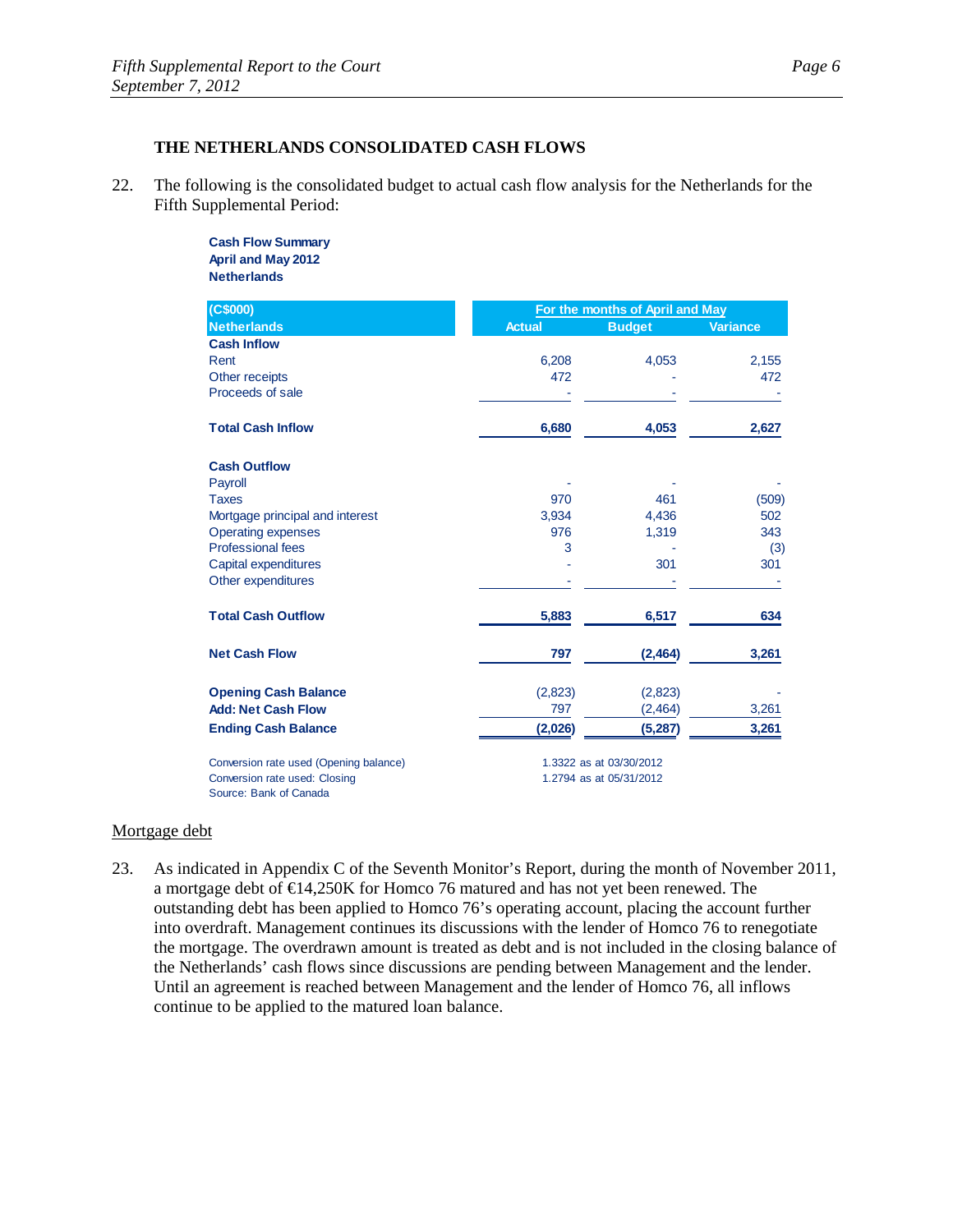### The Netherlands consolidated budget to actual commentary

- 24. Total cash inflows for the Netherlands were \$6,680K for the Fifth Supplemental Period, while total cash outflows were \$5,883K, which resulted in a positive net cash flow of \$797K compared to a budgeted negative net cash flow of \$2,464K.
- 25. As a result of the positive net cash flow of \$797K, the opening deficit balance of \$2,823K decreased to a deficit of \$2,026K as at May 31, 2012.
- 26. The Monitor's comments on the consolidated cash inflow and outflow variances for the Netherlands for the Fifth Supplemental Period are as follows:

# *Inflows*

- 27. Rent of \$6,208K was received compared to a budgeted amount of \$4,053K, resulting in a positive timing variance of \$2,155K during the Fifth Supplemental Period. This positive variance relates to timing and additional expense recoveries owed by the tenants which were received but not budgeted.
- 28. Other receipts of \$472K were received compared to budgeted other receipts of nil, resulting in a positive variance of \$472K. The other receipts generally consist of transfers to the ABN Amro bank accounts from the Main Euro Account for the mortgage and interest payments. Those transfers were not budgeted and will result in a permanent variance.

- 29. Taxes of \$970K were paid, compared to a budgeted amount of \$461K, resulting in an unfavorable timing variance of \$509K.
- 30. Mortgage principal and interest charges totaling \$3,934K were incurred, compared to \$4,436K budgeted for the same period, resulting in a favorable timing variance of \$502K.
- 31. Operating expenses totaling \$976K were incurred, compared to \$1,319K budgeted for the same period resulting in a favorable timing variance of \$343K.
- 32. Capital expenditures were nil compared to a budgeted amount of \$301K, resulting in a favorable variance of \$301K. The favorable variance is mainly attributable to the fact that capital projects were in progress, but had not been paid by the end of May 2012. This represents a timing difference as these expenditures will be incurred in future periods.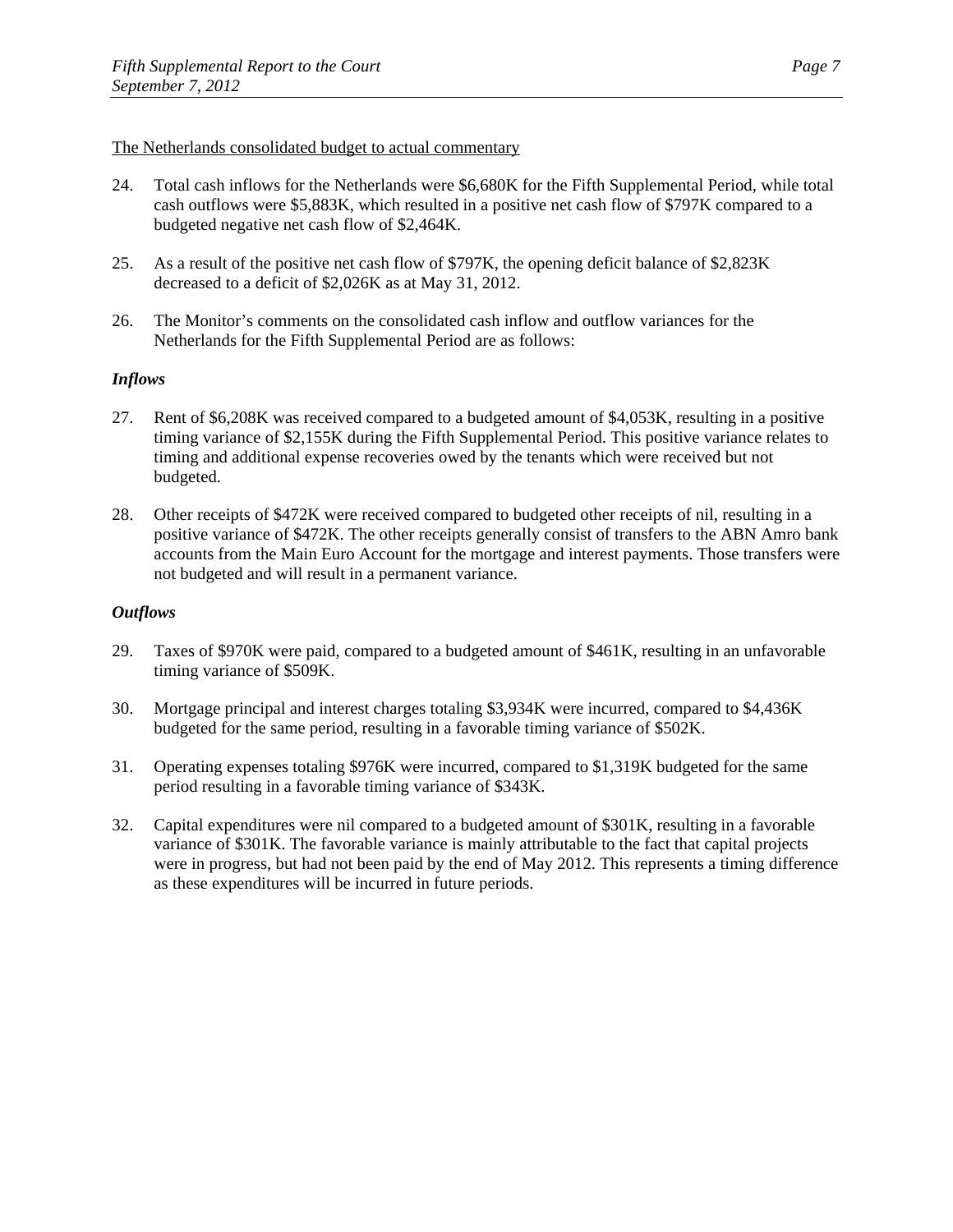### **GERMANY CONSOLIDATED CASH FLOWS**

33. The following is the consolidated budget to actual cash flow analysis for Germany for the Fifth Supplemental Period:

#### **Cash Flow Summary April and May 2012 Germany**

| (C\$000)                                               | For the months of April and May |                         |                 |
|--------------------------------------------------------|---------------------------------|-------------------------|-----------------|
| <b>Germany</b>                                         | <b>Actual</b>                   | <b>Budget</b>           | <b>Variance</b> |
| <b>Cash Inflow</b>                                     |                                 |                         |                 |
| Rent                                                   | 10,490                          | 2,277                   | 8,213           |
| Other receipts                                         | 320                             |                         | 320             |
| Proceeds of sale                                       |                                 |                         |                 |
| <b>Total Cash Inflow</b>                               | 10,810                          | 2,277                   | 8,533           |
| <b>Cash Outflow</b>                                    |                                 |                         |                 |
| Payroll                                                |                                 |                         |                 |
| <b>Taxes</b>                                           | 1,945                           | 197                     | (1,748)         |
| Mortgage principal and interest                        | 1,435                           | 1,873                   | 438             |
| <b>Operating expenses</b>                              | 247                             | 145                     | (102)           |
| <b>Professional fees</b>                               | 38                              |                         | (38)            |
| Capital expenditures                                   |                                 | 582                     | 582             |
| Other expenditures                                     | 8,523                           | 58                      | (8, 465)        |
| <b>Total Cash Outflow</b>                              | 12,188                          | 2,855                   | (9, 333)        |
| <b>Net Cash Flow</b>                                   | (1, 378)                        | (578)                   | (800)           |
| <b>Opening Cash Balance</b>                            | 2,668                           | 2,668                   |                 |
| <b>Add: Net Cash Flow</b>                              | (1, 378)                        | (578)                   | (800)           |
| <b>Ending Cash Balance</b>                             | 1,290                           | 2,090                   | (800)           |
| Conversion rate used (Opening balance)                 |                                 | 1.3322 as at 03/30/2012 |                 |
| Coversion rate used: Closing<br>Source: Bank of Canada |                                 | 1.2794 as at 05/31/2012 |                 |

34. The German budget to actual analysis is composed of all German properties. HII's ownership in Moto is 93%, through the direct ownership of Valbonne 5, which is fully owned by Homco 110. Consistent with prior reports, for the purposes of the German consolidated budget to actual analysis and commentary contained within, no adjustment was made to the budgeted cash flows, or actual cash balances, to reflect HII's 93% ownership since the cash flow budgets and actuals take into account the cash flows of Homco 110 as a whole.

### Mortgage debt

35. As discussed in the Fourth Supplemental Report, one of the lenders of Homco 110 requested that excess cash received in the operating account be applied against its mortgage debt balance. As at May 31, 2012, the net balance is  $\text{f}(35,805)$ K.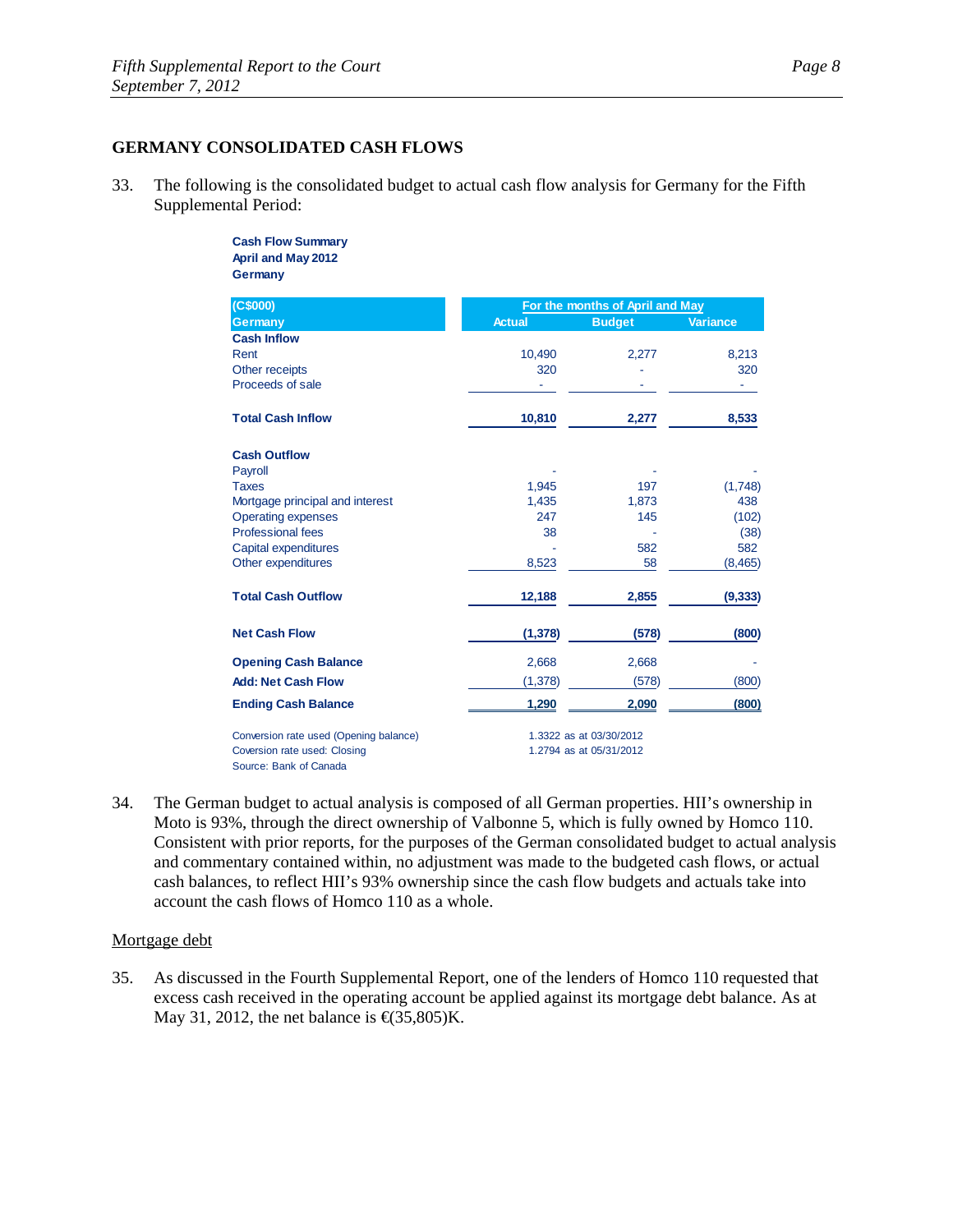### Germany consolidated budget to actual commentary

- 36. Total cash inflows for Germany were \$10,810K for the Fifth Supplemental Period, while total cash outflows were \$12,188K, which resulted in a negative net cash flow of \$1,378K compared to a budgeted net cash flow of negative \$578K.
- 37. As a result of the negative net cash flow of \$1,378K, the opening cash balance of \$2,668K decreased to \$1,290K.
- 38. The Monitor's comments on the consolidated cash inflow and outflow variances for Germany for the Fifth Supplemental Period are as follows:

# *Inflows*

- 39. Rent of \$10,490K was received compared to a budgeted amount of \$2,277K, resulting in a positive variance of \$8,213K during the Fifth Supplemental Period. The variance is mainly due to timing as the rent receipts for Homco 110 are budgeted on a quarterly basis when rent receipts are in fact received on a monthly basis.
- 40. In order to earn interest income on excess funds contained in Homco 110's operating accounts, cash transfers are regularly made to and from the operating bank accounts into short-term term deposits. These cash movements are captured in the other receipts and other expenditure line items. As a result of this form of cash management, other receipts of \$320K and other expenditures of \$8,523K mainly consist of cash transfers to/from term deposits. These investments are not classified as cash inflows until they mature and the balances are remitted back to Homco 110.

- 41. Taxes of \$1,945K were paid compared to a budgeted amount of \$197K, resulting in an unfavorable variance of \$1,748K. The unfavorable variance is attributable to certain VAT payments which were not included in the budgeted amounts. Budgeted VAT outflows are calculated based on the budgeted result; while the actual payments are advanced payments which are based on actual results that occur.
- 42. Combined mortgage principal and interest payments of \$1,435K were made, compared to a budgeted amount of \$1,873K, resulting in a favorable variance of \$438K. The variance is due to timing as the Coët Properties are in the process of renewing the mortgage. Until renewed, only interest payments are to be made. Principal payments will resume upon mortgage renewal.
- 43. Capital expenditures were nil compared to a budgeted amount of \$582K, resulting in a favorable variance of \$582K. The favorable variance is mainly attributable to timing, as there were many capital projects underway in April and May; however, payments for services rendered were not made in the current period.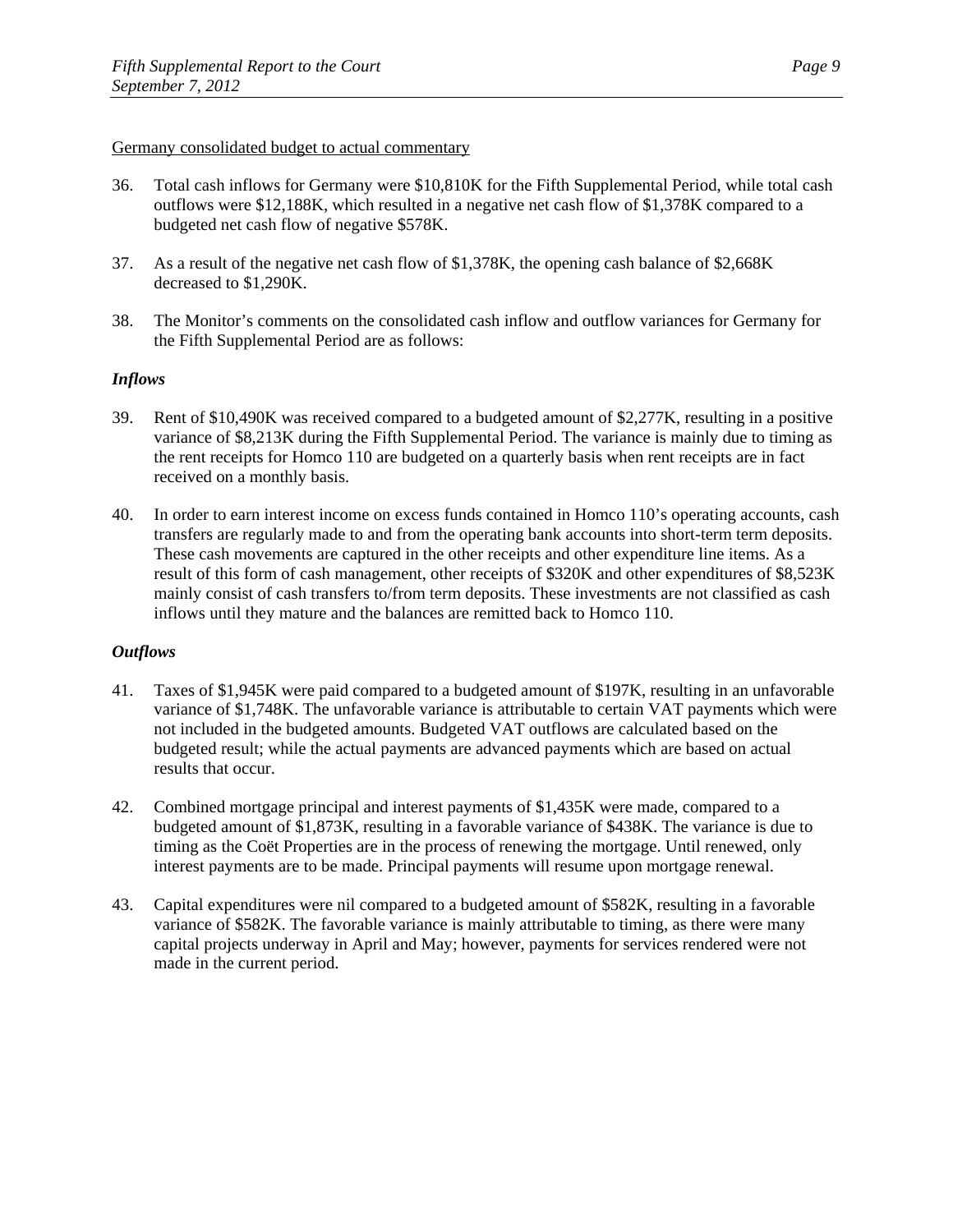### **USA CONSOLIDATED CASH FLOWS**

44. The following table presents the consolidated budget to actual cash flow analysis for the USA properties for the Fifth Supplemental Period:

#### **Cash Flow Summary April and May 2012 USA**

| (C\$000)                        |               | For the months of April and May |                 |  |
|---------------------------------|---------------|---------------------------------|-----------------|--|
| <b>USA</b>                      | <b>Actual</b> | <b>Budget</b>                   | <b>Variance</b> |  |
| <b>Cash Inflow</b>              |               |                                 |                 |  |
| Rent                            | 2,929         | 3,111                           | (182)           |  |
| Other receipts                  | 56,642        |                                 | 56,642          |  |
| Proceeds of sale                |               |                                 |                 |  |
| <b>Total Cash Inflow</b>        | 59,571        | 3,111                           | 56,460          |  |
| <b>Cash Outflow</b>             |               |                                 |                 |  |
| Payroll                         | 6             |                                 | (6)             |  |
| <b>Taxes</b>                    | 623           | 564                             | (59)            |  |
| Mortgage principal and interest | 274           | 271                             | (3)             |  |
| Mortgage interest               | 1,093         | 1,058                           | (35)            |  |
| <b>Operating expenses</b>       | 604           | 579                             | (25)            |  |
| <b>Professional fees</b>        | 14            | 17                              | 3               |  |
| Capital expenditures            |               |                                 |                 |  |
| Other expenditures              | 59,060        |                                 | (59,060)        |  |
| <b>Total Cash Outflow</b>       | 61,674        | 2,489                           | (59, 185)       |  |
| <b>Net Cash Flow</b>            | (2, 103)      | 622                             | (2, 725)        |  |
| <b>Opening Cash Balance</b>     | 4,148         | 4,148                           |                 |  |
| <b>Add: Net Cash Flow</b>       | (2, 103)      | 622                             | (2, 725)        |  |
| <b>Ending Cash Balance</b>      | 2,045         | 4,770                           | (2,725)         |  |
| Conversion rate used: Opening   |               | 0.9991 as at 03/30/2012         |                 |  |
| Coversion rate used: Closing    |               | 1.0349 as at 05/31/2012         |                 |  |
| Source: Bank of Canada          |               |                                 |                 |  |

# USA consolidated budget to actual commentary

45. The USA budget to actual analysis includes both Cedar and HHUS properties. HII's ownership of 80% in the Cedar properties through a joint venture represents a significant portion of the USA cash flows. For the purposes of the USA consolidated budget to actual analysis and commentary contained within, no adjustment was made to the budgeted cash flows, or actual cash balances, to reflect HII's 80% ownership since the cash flow budgets and actuals take into account the cash flows of Cedar as a whole.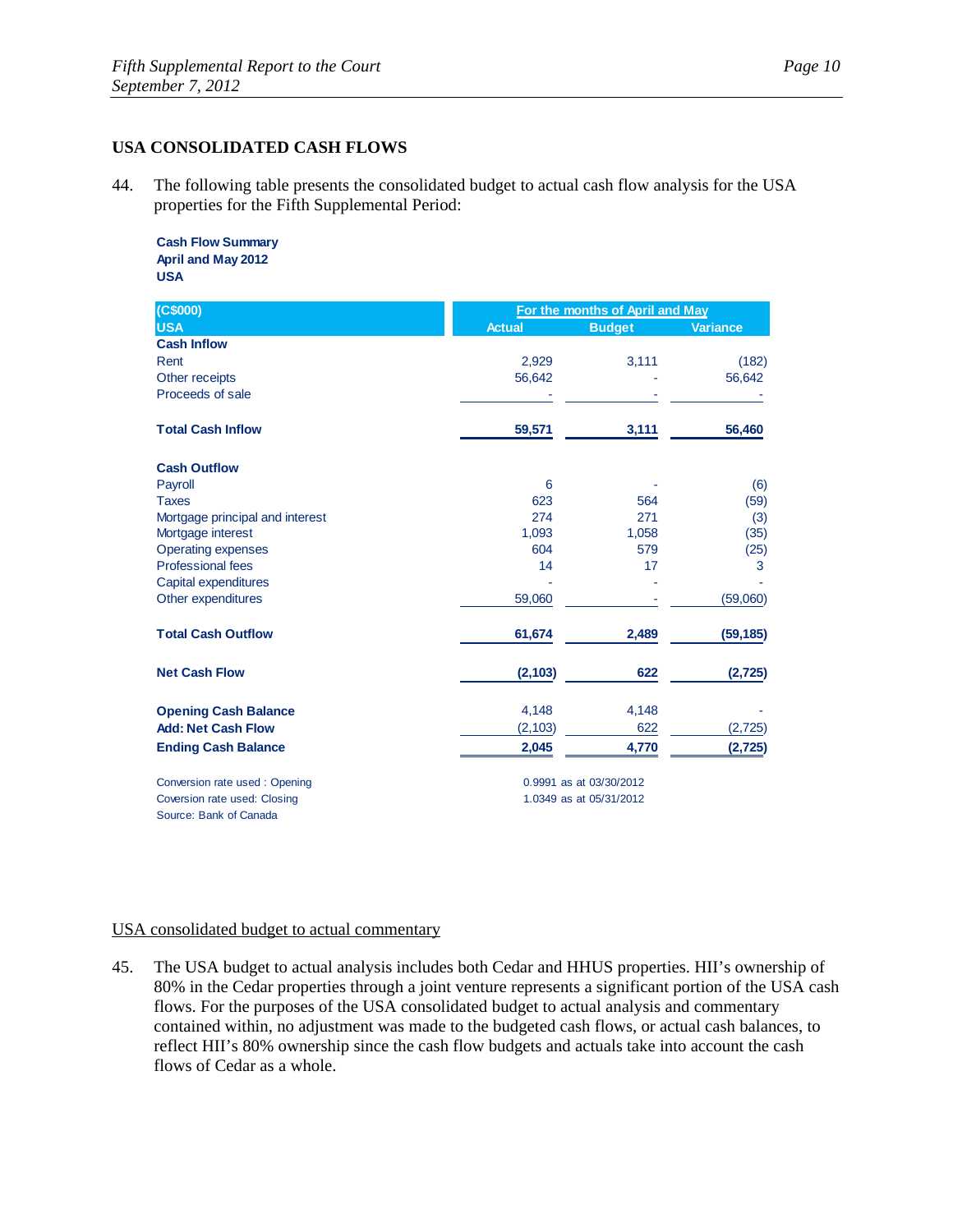- 46. Total cash inflows for the USA properties were \$59,571K for the period noted, while total cash outflows were \$61,674K, which resulted in a negative net cash flow of \$2,103K compared to a budgeted positive net cash flow of \$622K.
- 47. As a result of the negative net cash flow of \$2,103K, the opening cash balance of \$4,148 as of April 1, 2012 decreased to \$2,045K as at May 31, 2012.
- 48. The Monitor's comments on the consolidated cash inflow and outflow variances for the USA for the Fifth Supplemental Period are as follows:

# *Inflows*

- 49. Rent of \$2,929K was received compared to a budgeted amount of \$3,111K, resulting in an unfavorable variance of \$182K. The unfavorable variance is mainly due to timing, as rent was budgeted to be received in regular monthly installments when, in fact, certain tenants pay rent on a bi-monthly or quarterly basis in accordance with their lease agreements.
- 50. In order to earn interest income on excess funds contained in HHUS's operating accounts, frequent cash transfers are regularly made to and from the operating bank accounts to an interest-earning cash management bank account. These cash movements are captured in the other receipts and other expenditures line items. As a result of this form of cash management, other receipts of \$56,642K mainly include cash transfers received from the cash management account. These cash inflows are offset by outflows of the same nature, which account for most of the other expenses amount of \$59,060K.
- 51. The negative net variance of other receipts and other expenses of \$2,418K is primarily related to the distribution of dividends of \$1,234K in April 2012 and \$721K in May 2012 from HHUS to HII. The April distribution was not budgeted resulting in a permanent variance and the May distribution was budgeted in June, resulting a timing variance.

- 52. Income taxes of \$623K were paid during the Fifth Supplemental Period compared to a budgeted cash amount of \$564K, resulting in an unfavorable timing variance of \$59K.
- 53. The negative variance of \$59,060K attributed to other expenditures has been explained in the Inflows section of the USA budget to actual commentary.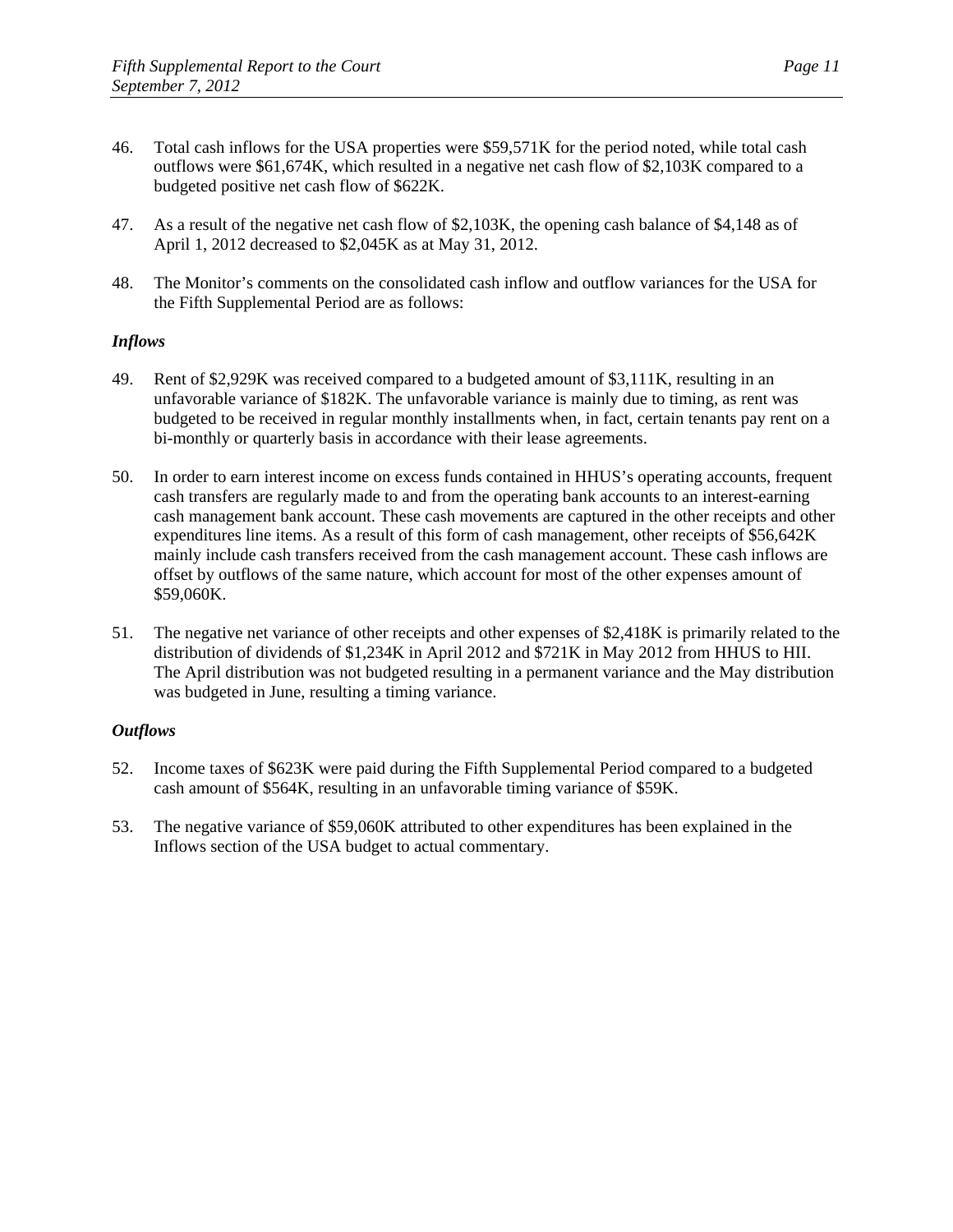### **THE BALTICS CONSOLIDATED CASH FLOWS**

54. The following is the consolidated budget to actual cash flow analysis for the Baltics for the Fifth Supplemental Period:

#### **Cash Flow Summary April and May 2012 Baltics**

| (C\$000)                                                         | For the months of April and May |                         |                 |
|------------------------------------------------------------------|---------------------------------|-------------------------|-----------------|
| <b>Baltics</b>                                                   | <b>Actual</b>                   | <b>Budget</b>           | <b>Variance</b> |
| <b>Cash Inflow</b>                                               |                                 |                         |                 |
| Rent                                                             | 1,448                           | 4,485                   | (3,037)         |
| Other receipts                                                   | 15                              |                         | 15              |
| Proceeds of sale                                                 |                                 |                         |                 |
| <b>Total Cash Inflow</b>                                         | 1,463                           | 4,485                   | (3,022)         |
| <b>Cash Outflow</b>                                              |                                 |                         |                 |
| <b>Operating expenses</b>                                        | 1,081                           | 1,362                   | 281             |
| Loan interest & swap                                             | 2,224                           | 2,212                   | (12)            |
| Mortgage                                                         | 638                             | 638                     |                 |
| Asset management fee                                             | 220                             |                         | (220)           |
| <b>Professional fees</b>                                         | 42                              | 29                      | (13)            |
| VAT payment                                                      | 233                             | 174                     | (59)            |
| Capital expenditures                                             | 68                              | 53                      | (15)            |
| Other expenditures                                               | 15                              |                         | (15)            |
| <b>Total Cash Outflow</b>                                        | 4,521                           | 4,468                   | (53)            |
| <b>Net Cash Flow</b>                                             | (3,058)                         | 17                      | (3,075)         |
| <b>Opening Cash Balance</b>                                      | 4,611                           | 4,611                   |                 |
| <b>Add: Net Cash Flow</b>                                        | (3,058)                         | 17                      | (3,075)         |
| <b>Ending Cash Balance</b>                                       | 1,553                           | 4,628                   | (3,075)         |
| Conversion rate used (Opening balance)                           |                                 | 1.3322 as at 03/30/2012 |                 |
| Conversion rate used (Closing balance)<br>Source: Bank of Canada |                                 | 1.2794 as at 05/31/2012 |                 |

# Baltics consolidated budget to actual commentary

- 55. Total cash inflows for the Baltics were \$1,463K for the Fifth Supplemental Period, while total cash outflows were \$4,521K, which resulted in a negative net cash flow of \$3,058K compared to a budgeted net cash flow of \$17K.
- 56. As a result of the negative net cash flow of \$3,058K, the opening cash balance of \$4,611K decreased to \$1,553K.
- 57. The Monitor's comments on the consolidated cash inflow and outflow variances for the Baltics for the Fifth Supplemental Period are as follows: